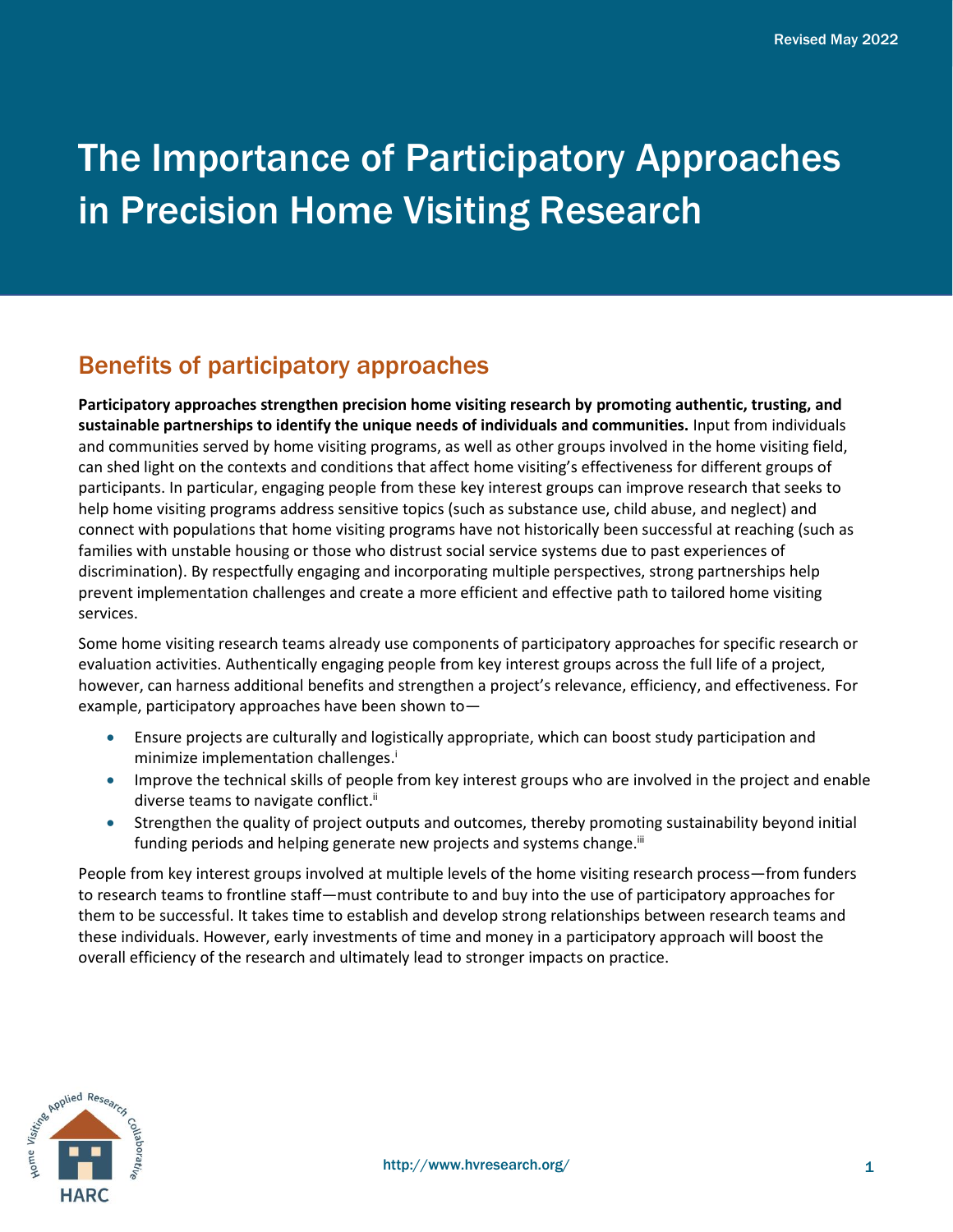## Continuum of engagement in research

Engaging people from key interest groups in research occurs along a continuum, ranging from people from key interest groups participating minimally in distinct project activities to highly collaborative short- and long-term partnerships marked by bidirectional learning and shared leadership (exhibit 1). A project or partnership's place on the continuum varies by factors such as study longevity, key interest group preferences, and the orientation of the research team. It is also dynamic, often advancing along the continuum as research teams incorporate best practices to strengthen participation.

Exhibit 1. Continuum of engagement in research

#### **FROM PARTICIPANT…**



Adapted from:

Balazs, C. L., & Morello-Frosch, R. (2013). The three R's: How community based participatory research strengthens the rigor, relevance and reach of science. *Environmental Justice, 6*(1).

National Institutes of Health. (2011). *Principles of community engagement second edition.* (NIH Publication No. 11-7782).

Projects that don't use a participatory approach or that only engage key interest groups by informing them about the study miss opportunities to build on the knowledge of people from key interest groups. Researchers may focus on topics that aren't important to these interest groups or fail to account for an issue's complexity. Research teams should aim to conduct studies further along the continuum to maximize the benefits of a participatory approach.

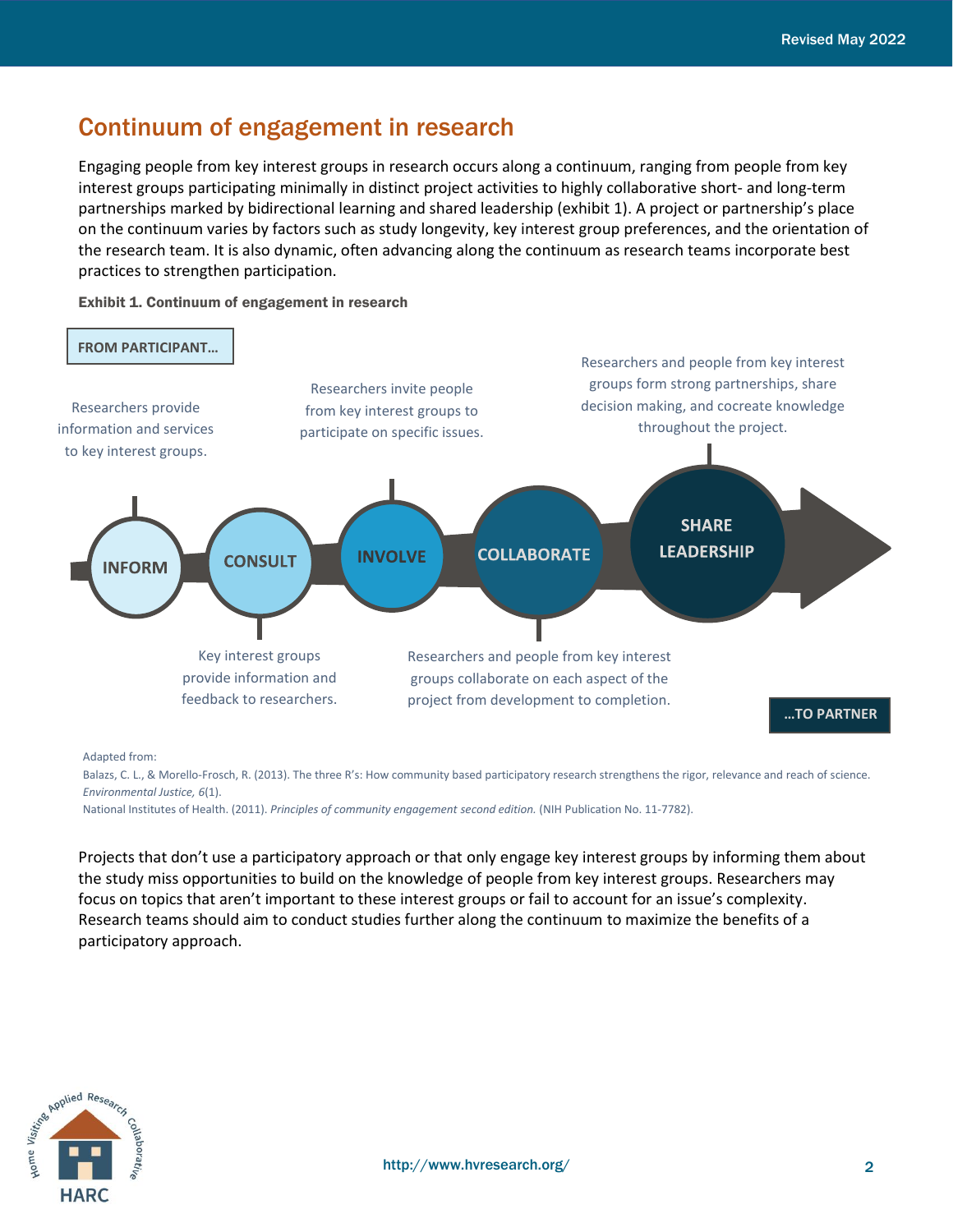## Core principles of participatory approaches

Researchers can use a range of participatory approaches. Common examples include community-based participatory research, participatory action research, utilization-focused evaluation, and empowerment evaluation. Each participatory approach has a slightly different emphasis, but all share the same core principles:

- Individuals affected by an issue identify needs that drive the research.
- Key interest groups—often the individuals affected by an issue and those responsible for taking action participate in research activities and co-create knowledge.

Research teams must identify and engage people from key interest groups to translate these principles into practice.

### Identification of key interest groups

To identify people from key interest groups, precision home visiting research teams should consider— $\dot{v}$ 

- Who will be affected by the project, either positively or negatively?
- Who can influence the project, either positively or negatively?

Exhibit 2 provides a framework that researchers can use to identify key interest groups when developing home visiting research teams. It includes examples of agencies and individuals within those interest groups.

| <b>Key interest group</b> | <b>Examples in home visiting research</b>                                                                                                                          |
|---------------------------|--------------------------------------------------------------------------------------------------------------------------------------------------------------------|
| <b>Participants</b>       | Families eligible for home visiting and current or past home visiting participants                                                                                 |
| <b>Providers</b>          | Home visitors, home visiting supervisors, educators, and managers, and other service<br>providers                                                                  |
| <b>Funders</b>            | City, state, tribal, federal, and private sources of funding for home visiting services                                                                            |
| <b>Payers</b>             | Medicaid (e.g., reimbursement for depression screening, developmental screening) and<br>federal and state funders                                                  |
| <b>Policy makers</b>      | City, state, tribal, and federal government officials, federal government agencies (e.g.,<br>Administration for Children and Families), and advocacy organizations |
| <b>Developers</b>         | Home visiting model developers and assessment or measurement developers                                                                                            |
| <b>Researchers</b>        | Home visiting researchers and evaluators                                                                                                                           |

Exhibit 2. Examples of key interest groups in precision home visiting research<sup>y, vi</sup>

Research teams should decide which key interest groups to engage based on a project's goals. Not all groups will be relevant for every project. Research teams may also find themselves relying more heavily on certain groups at different phases of a project.

### Ongoing engagement with people from key interest groups

People from key interest groups who become research partners should be involved in all phases of the study. Research teams can plan for their engagement in precision home visiting by asking— $v_{\text{lin}}$ 

- Who can serve as a liaison to facilitate engagement?
- Whose skills need to be built to support or enhance participation?
- What structures must be in place to facilitate participation?

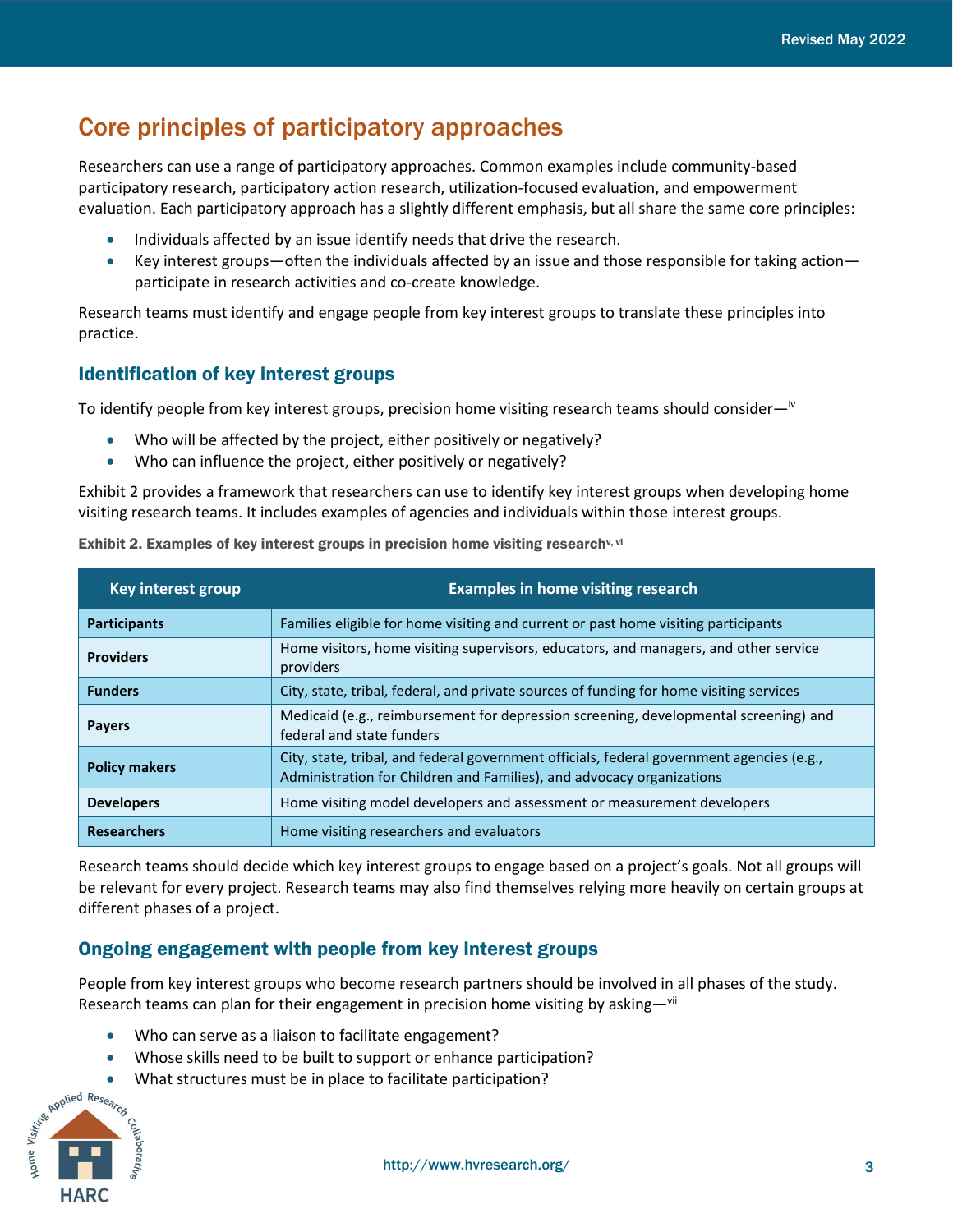Engagement strategies should align with key interest group partners' specific and diverse needs. Teams should prioritize relationship building early in the project and revisit throughout to ensure partners remain engaged. Local or national advisory committees can help facilitate engagement of multiple key interest groups. Exhibit 3 presents a sample structure for engaging partners during a hypothetical, 3-year comparative effectiveness study of a postpartum depression intervention delivered by home visitors and clinicians.

| <b>Project role</b>                                                           | Key interest groups and partners                                                                                                                                                                                                                                                                                                           | <b>Engagement frequency</b> |
|-------------------------------------------------------------------------------|--------------------------------------------------------------------------------------------------------------------------------------------------------------------------------------------------------------------------------------------------------------------------------------------------------------------------------------------|-----------------------------|
| <b>Executive committee</b><br>(key personnel, authors<br>of grant submission) | • Providers: Home visiting program manager, coordinator of state<br>infant mental health consultation network<br>• Funders: Head of state home visiting agency<br>• Researchers: Home visiting principal investigator                                                                                                                      | 1-2 times per month         |
| <b>Operations team</b>                                                        | • Executive committee members<br>• Participants: Current and former home visiting families who<br>struggle or have struggled with postpartum depression<br>• Providers: Home visitors, home visiting managers, clinicians<br>working on postpartum depression, depression content experts<br>• Policy makers: Local advocacy organizations | Quarterly                   |
| <b>National advisory</b><br>committee                                         | • Policy makers: National advocacy organizations, city government<br>officials<br>• Researchers: Additional home visiting researchers                                                                                                                                                                                                      | Annually                    |

Exhibit 3. Example structure for engaging multiple key interest groups<sup>vill</sup>

Participatory approaches can add value in all phases of a project:<sup>ix</sup>

- Key interest group partners can share knowledge in the **development phase** that enhances researchers' understanding of an issue, builds on innovations already occurring in practice, ensures that research questions and outcomes are relevant to key interest groups, and encourages use of efficient and rigorous study designs.
- Participation of key interest group partners during the **implementation phase** promotes efficient implementation and helps troubleshoot challenges. Key interest groups can help research teams develop effective recruitment and retention strategies, shape intervention activities that are contextually and culturally relevant, and identify factors that help elements of an intervention have real-world impact.
- Key interest group partners play a critical role in the **interpretation and application phase** by helping to identify and interpret findings that resonate for different audiences and support the scale-up of effective practices. These partners can also guide the development of dissemination plans to communicate findings and promote sustainability beyond the initial grant or project period.

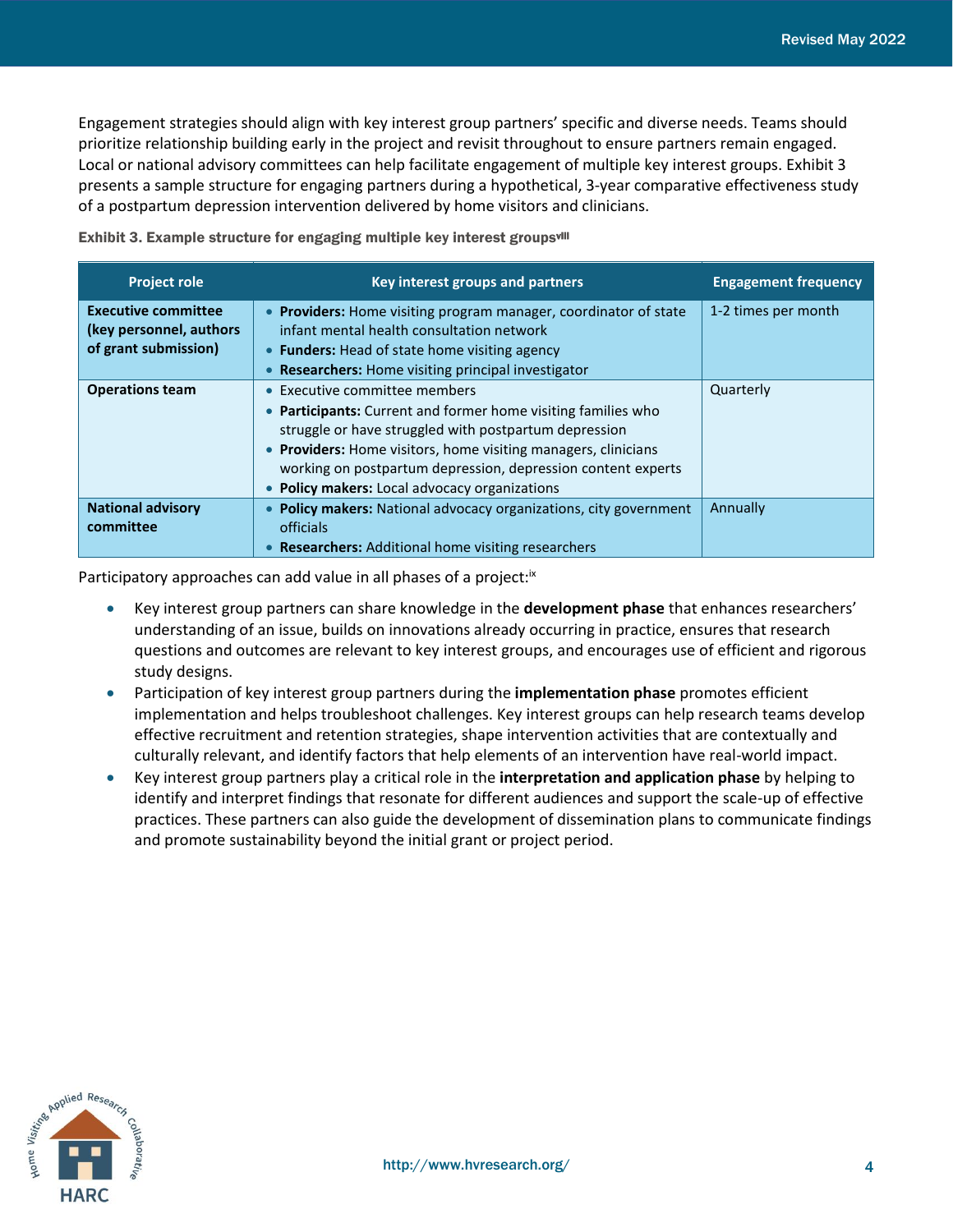|  |  | Exhibit 4. Examples of key interest group engagement and value across project phases <sup>x</sup> |  |  |
|--|--|---------------------------------------------------------------------------------------------------|--|--|
|  |  |                                                                                                   |  |  |

| <b>Phase</b>                      | <b>Value</b>                                                                                                                                                                                                                                                                                                                                                                                                                                                                                                                                                                                    |
|-----------------------------------|-------------------------------------------------------------------------------------------------------------------------------------------------------------------------------------------------------------------------------------------------------------------------------------------------------------------------------------------------------------------------------------------------------------------------------------------------------------------------------------------------------------------------------------------------------------------------------------------------|
| <b>Development</b>                | • Former home visiting families share the barriers and facilitators they experienced while seeking<br>treatment for postpartum depression (such as not recognizing early symptoms and logistical<br>challenges in carrying out treatment plans).<br>Home visitors express concern that families may avoid some topics due to fears that their children<br>could be removed from their care.<br>• Executive committee members outline a plan to compare the effectiveness of a postpartum<br>depression intervention delivered by home visitors to one delivered by clinicians outside the home. |
| Implementation                    | • Members of the operations team develop incentives and recruitment materials for engaging families<br>in the study.<br>• They also collaborate with home visiting researchers to ensure the intervention design addresses<br>barriers mentioned by former home visiting families in the development phase and strategies used<br>in similar home visiting interventions.<br>• Home visiting managers and representatives from the state home visiting agency and state infant<br>mental health consultation network define recruitment activities.                                             |
| Interpretation<br>and application | . The national advisory committee and operations team convene to review and interpret results,<br>including unanticipated findings.<br>Representatives from each key interest group identify the findings they consider most striking to<br>inform dissemination products and tailor products by audience (such as practitioners, policy makers,<br>home visiting programs, families).<br>• Members of the executive committee and national advisory committee discuss opportunities for<br>funding the home visiting-based intervention statewide.                                             |

## Translation from theory to practice

Participatory approaches add value to precision home visiting research without compromising a project's rigor or limiting a research team's study methods and design options. In fact, participatory approaches can enhance rigor by ensuring that researchers use methodologies that consider the full context in which a home visiting intervention takes place. Authentically engaging people from multiple key interest groups can also raise challenges. Research teams can navigate these challenges more effectively if they recognize and address them early on.

### **Challenges**

While diverse key interest groups provide critical insights for research, they can also raise competing priorities and perspectives. In addition, power dynamics can impact the participation of people from specific groups like families and home visitors. The culture of research itself, which often privileges ideas of objectivity and scientific expertise, adds to these dynamics. Addressing differences can be time consuming, especially toward the beginning of the project; researchers must take care not to place additional burdens, particularly time burdens, on families or the systems tasked with delivering home visiting services.

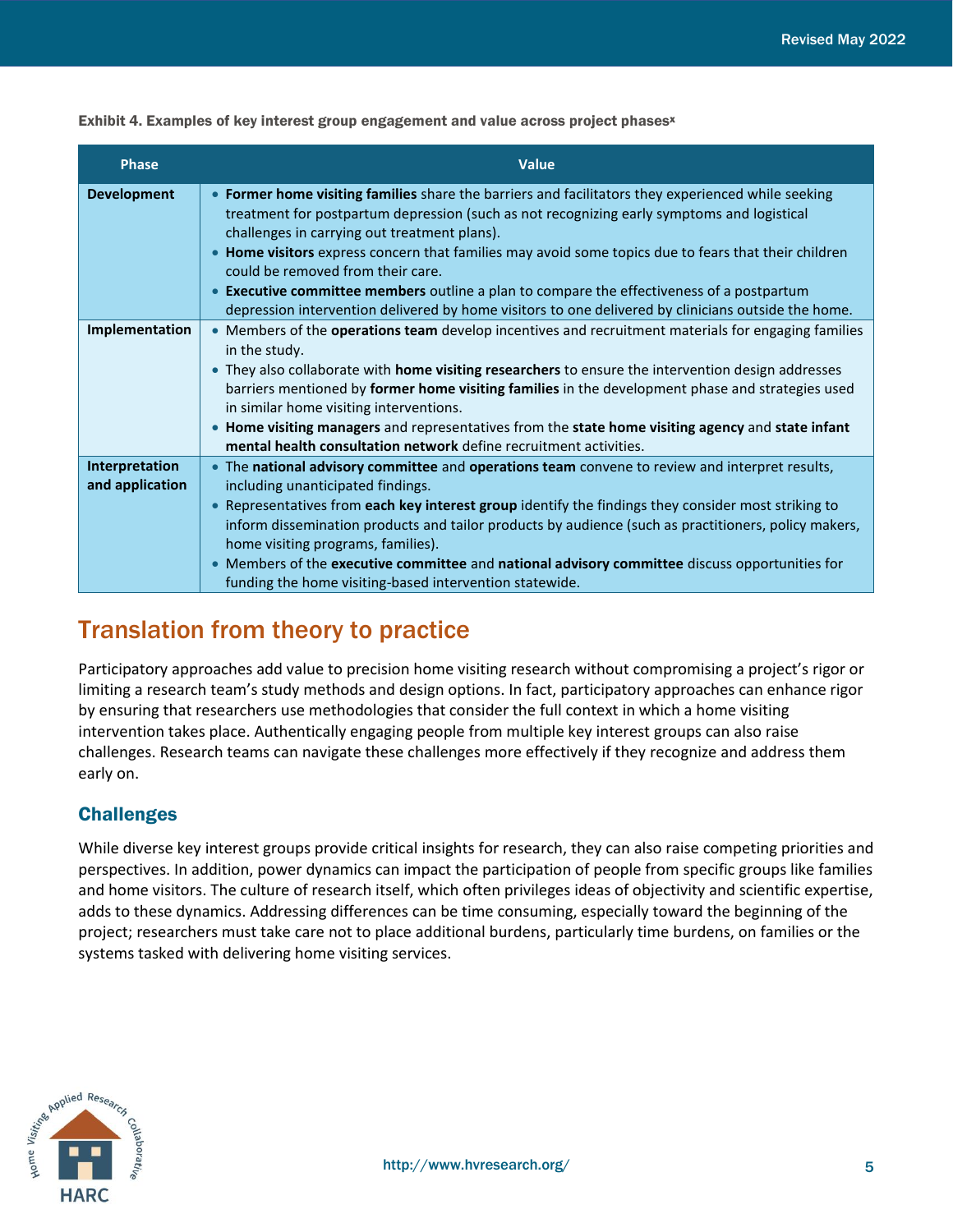At a broader level, funding and policy contexts present their own challenges. Priorities identified by home visiting families, for example, may not align with funders' interests. Similarly, funding timelines may not allow for the time needed to implement a strong participatory approach. Other potential roadblocks include—

- Policy changes that impact home visiting reimbursement structures.
- Shifting regulations that guide home visiting program and service delivery.
- Decisions about who represents a particular key interest group, such as an agency or organization.

#### Strategies for success

Precision home visiting research teams can implement several strategies to prevent and overcome challenges to using participatory approaches:

- **Commit to using a participatory approach.** Recruit key interest group partners early and carefully and build in the time and structures needed to sustain engagement. Clearly articulate the benefits and responsibilities of participation to potential partners, allow them to identify their preferred level of involvement, and gauge their readiness for partnership.
- **Define roles and responsibilities.** Identify a variety of ways that key interest group partners can contribute to a project and match these individuals to specific activities based on their strengths. This will help partners see the value their perspective adds to the project.
- **Create skill-building opportunities.** Make sure orientation activities address the research team's soft skills and technical skills. Examples of soft skills include conflict resolution and listening; examples of technical skills include knowledge of program operations, state policy, research methods, and theories of human behavior. Reinforce skills throughout the project to foster trust and promote continued contributions from all key interest groups.
- **Minimize potential barriers to participation.** Potential barriers to authentic engagement include institutional processes, confidentiality concerns, travel costs, use of technical/research jargon, language barriers, and meeting times and locations. Foster open dialogue to identify barriers and create feasible solutions (such as travel stipends, diverse formats for project updates, meetings in community settings to promote comfort and transparency).
- **Evaluate partnerships regularly.** Evaluate partnerships throughout a project to ensure key interest group partners remain engaged and existing structures facilitate meaningful contributions. Use a range of evaluation methods, including satisfaction surveys, conversations, and exit interviews, to adjust and sustain relationships as needed.
- **Recognize contributions.** Acknowledge partners involved in the research process and identify ways to recognize their contributions to the project (such as co-authorship, involvement in presentations and other dissemination activities).

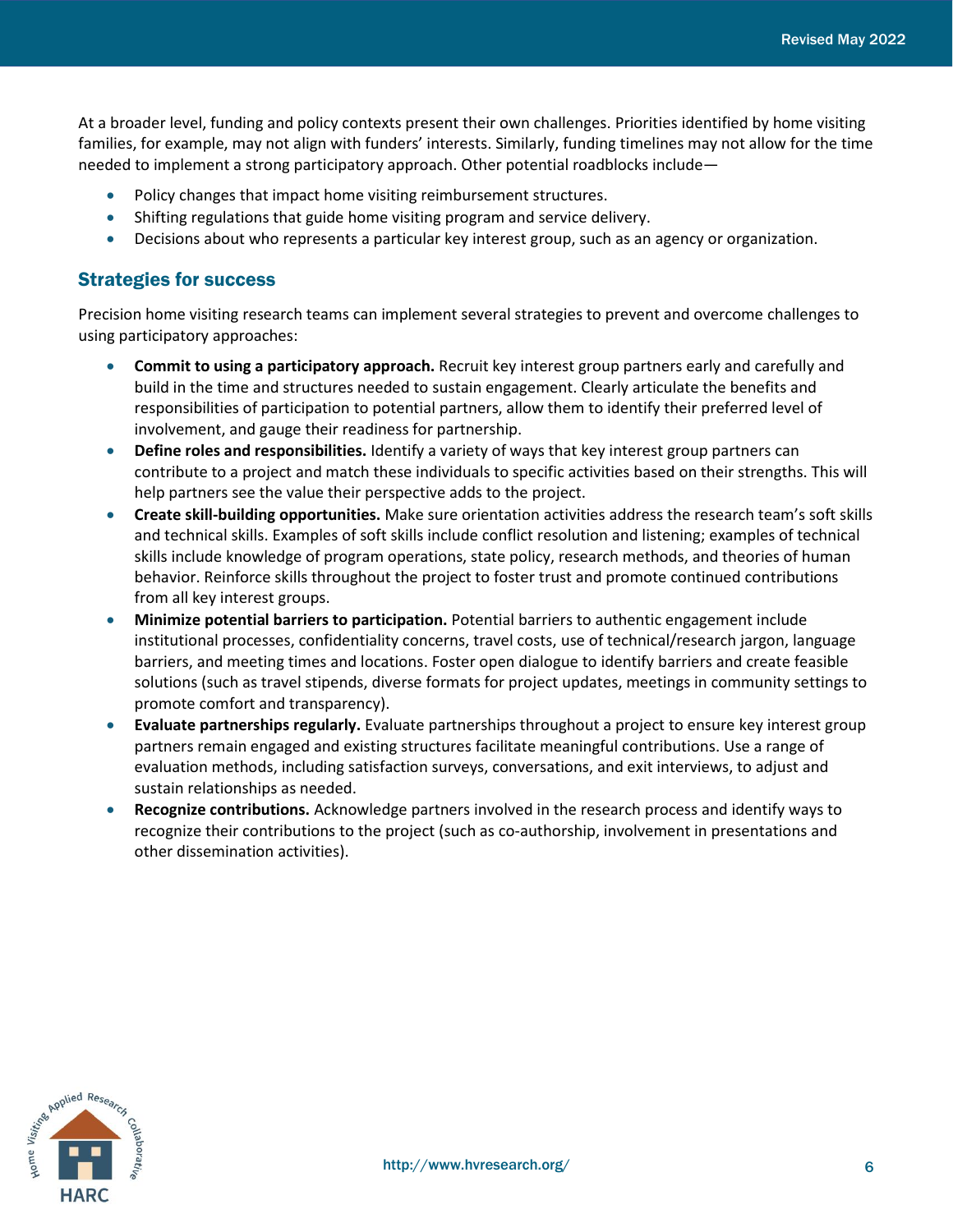#### Participatory approaches: A theoretical example

State infant mortality data indicate that preventable risk factors in the sleep environment cause many American Indian/Alaska Native (AI/AN) infant deaths. Yet, home visitors in the state's largest city are concerned that they don't have the cultural knowledge, materials, or skills to encourage safer infant sleep practices with AI/AN families. Recognizing limited internal capacity to address these challenges, the city's home visiting program director reaches out to a researcher who has worked with area tribes on infant health topics. Together, they outline a plan to engage a large, nearby tribe in participatory research. With appropriate research approvals in place, they form a community advisory board (CAB) of tribal elders and parents, health care providers, and home visitors from the city and tribe. The CAB helps to—

- Refine the research questions and design a mixed methods study to create and test a culturally based infant safe sleep curriculum in home visiting programs serving the city and tribe
- Navigate perceived tensions in cultural and mainstream infant sleep practices
- Determine what is culturally acceptable to include in a curriculum to be delivered by tribal and nontribal home visitors
- Establish control group procedures that address tribal concerns about using a randomized controlled trial design in their low-resource setting
- Define study outcomes and create measures that respectfully assess the role of culture
- Interpret the results and carry out the dissemination plan they co-developed

Evidence from the study inspires city policy makers to fund distribution of the curriculum to local home visiting programs. Several CAB members agree to serve in a similar role on a new project that will evaluate the curriculum in additional tribal home visiting programs across the state.

Note: This example is based on a real scenario adapted to apply to precision home visiting.

## Take-home messages

- Participatory approaches incorporate diverse perspectives from people across key interest groups to make precision home visiting research more relevant, efficient, and effective.
- There are many participatory approaches; all share a commitment to allowing research to be driven by the needs of individuals affected by an issue and engaging key interest groups in research activities.
- To maximize the benefits of a participatory approach, precision home visiting researchers should engage people from key interest groups in the development, implementation, and interpretation and application phases of a project.
- Participatory approaches do not limit research teams to specific methods or designs, or compromise project rigor.
- Although many key interest groups exist in home visiting, precision home visiting research teams must determine which partners are most important for meeting a project's stated goals and provide opportunities to participate.
- Challenges can arise when using participatory approaches; however, precision home visiting research teams can mitigate obstacles with preparation and committed investment in relationships.